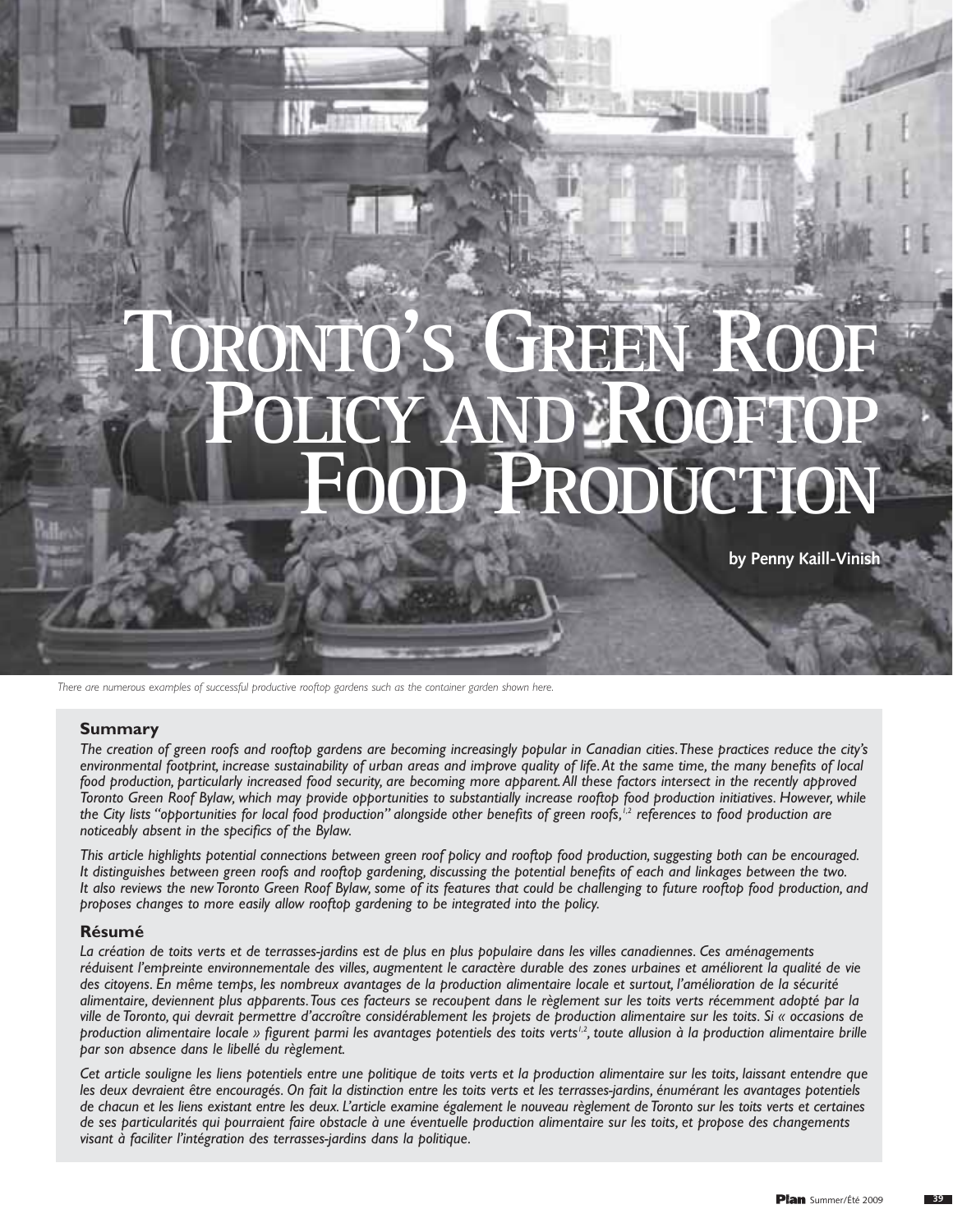# **Green Roofs** *vs* **Rooftop Gardens**

The terms "rooftop gardening" and "green roofs" are often confused, with both used interchangeably to describe everything from flower planters on a roof terrace to an industrial building covered with vegetation."Rooftop gardening" more accurately refers to an urban agriculture *practice* than a particular form or design, while "green roofs" are a construction technique and sometimes used as a specific *kind* of rooftop garden.

Green roofs are most commonly highly technical roofing systems comprised of layers for insulation, drainage and vegetation, installed over a conventional roof.3 Extensive green roofs are the most common type, generally low weight and lower cost, containing hardy, drought-resistant plants requiring little maintenance.They are usually not intended to be readily accessible to people. Intensive green roofs have a deeper growing medium, are heavier and more expensive, but allow for a wider variety of plants, including food crops and trees. Generally they are meant to be accessible and require more regular maintenance.

Green roofs have multiple environmental benefits, including stormwater runoff reductions of up to 50%-80%; significant energy savings for building heating and cooling; air filtration; urban heat island effect reductions; roofing structure life extension; and increased urban biodiversity.<sup>3,4,5</sup> These benefits have a significant impact on a building's energy consumption and ecological footprint. Intensive green roofs used for food crops also provide the additional environmental benefits that come from local food production, such as reduced fuel consumption for transport and storage.

Rooftop gardens are typically defined as any kind of growing taking place on a building's rooftop. Most often they are not built into the roofing structure, but are an addition to the building after initial construction.As a form of urban agriculture for a food security or market production goal, the practice could more precisely be referred to as "rooftop food production".

The methods by which rooftop gardening are practiced are broad, and vary depending on specific site characteristics. There are numerous examples of successful productive rooftop gardens ranging from modified container gardens, to raised beds built directly on the roof, to intensive green roofs created specifically for food production.<sup>6</sup> Each form of rooftop food production has its benefits and is suited to some sites (and budgets) more than others. A significant increase in rooftop food production in any city would involve multiple growing methods and designs.

Rooftop gardening is only one example of urban agriculture, but has an important place within a comprehensive urban agriculture strategy, as it takes advantage of underutilized urban spaces.To significantly increase food production within a city, considerable space must be allotted to this activity; rooftops provide this without interfering with other land uses. Rooftop gardening can also help alleviate waiting lists for community or allotment plots; minimize issues of contaminated soil at ground level; reduce garden damage caused by pests and vandalism; create accessible growing spaces for those with reduced physical mobility or small children; resolve land tenure issues; and situate food production about as close to the plate as possible.

It is estimated that the current available space for green roofs in Toronto is approximately 5000 hectares, accounting for 8% of the city's total land area.<sup>4 (p 49)</sup> To conservatively assume that only 25% of this space is suitable for rooftop food production due to technical considerations, would still leave over 1000 hectares to make a substantial contribution to local food production initiatives. Further, this does not take into account new construction affected by the Green Roof Bylaw.These buildings will be constructed to support some amount of green roof coverage and, potentially, much of this future additional roof space could also support productive rooftop gardens.

## **Toronto Green Roof Bylaw**

Toronto City Council approved the Green Roof Bylaw in May 2009.The details will be further refined in the coming months, before the law comes

into effect in early 2010.<sup>7</sup> After January 31, 2010, all new development will be required to have a percentage of the building covered by a green roof.This will apply to construction with a gross floor area (GFA) of 2000 m2 or more (and for residential buildings at least 20 m in height). Required coverage for smaller buildings begins at 20%, and increases to a maximum 60% as GFA increases to 20,000 m2 and above.This applies to all residential, commercial and institutional buildings, while industrial construction is exempted until 2011, at which time these buildings will be required to have 10% green roof coverage.<sup>8</sup>

This policy will increase green roof coverage in Toronto and produce the anticipated environmental benefits; however, it may not generate the food production opportunities hoped for by urban agriculture advocates.There are two main issues: the City's green roof standards may make it difficult to use these spaces for food production; and the green roof requirement, without allowing for some specific exemptions, may actually reduce future opportunities for rooftop food production.

The Bylaw's current Construction Standard (which details the technical parameters for green roofs in Toronto) defines an acceptable green roof as having a minimum of "a root repellent system, a drainage system, a filtering layer, a growing membrane and plants, and shall be installed on a waterproof membrane of an applicable Roof." Intensive green roofs of this type, deep enough for substantial food production, will likely be the most expensive way for developers to meet the new requirement, making it unlikely that many will voluntarily choose this route. Less expensive and less technical productive green roofs would not be permitted under this definition.

In addition, the specifications for plant selection and coverage are fairly precise, and may exclude some types of food crops and planting arrangements. Earlier drafts of the Construction Standard also proposed vegetation height of no more than  $0.9$  m, $^{\circ}$  again restricting the range of growing practices that could be employed.The Standard is intended to ensure installation of safe and high-quality green roofs, but if food production is